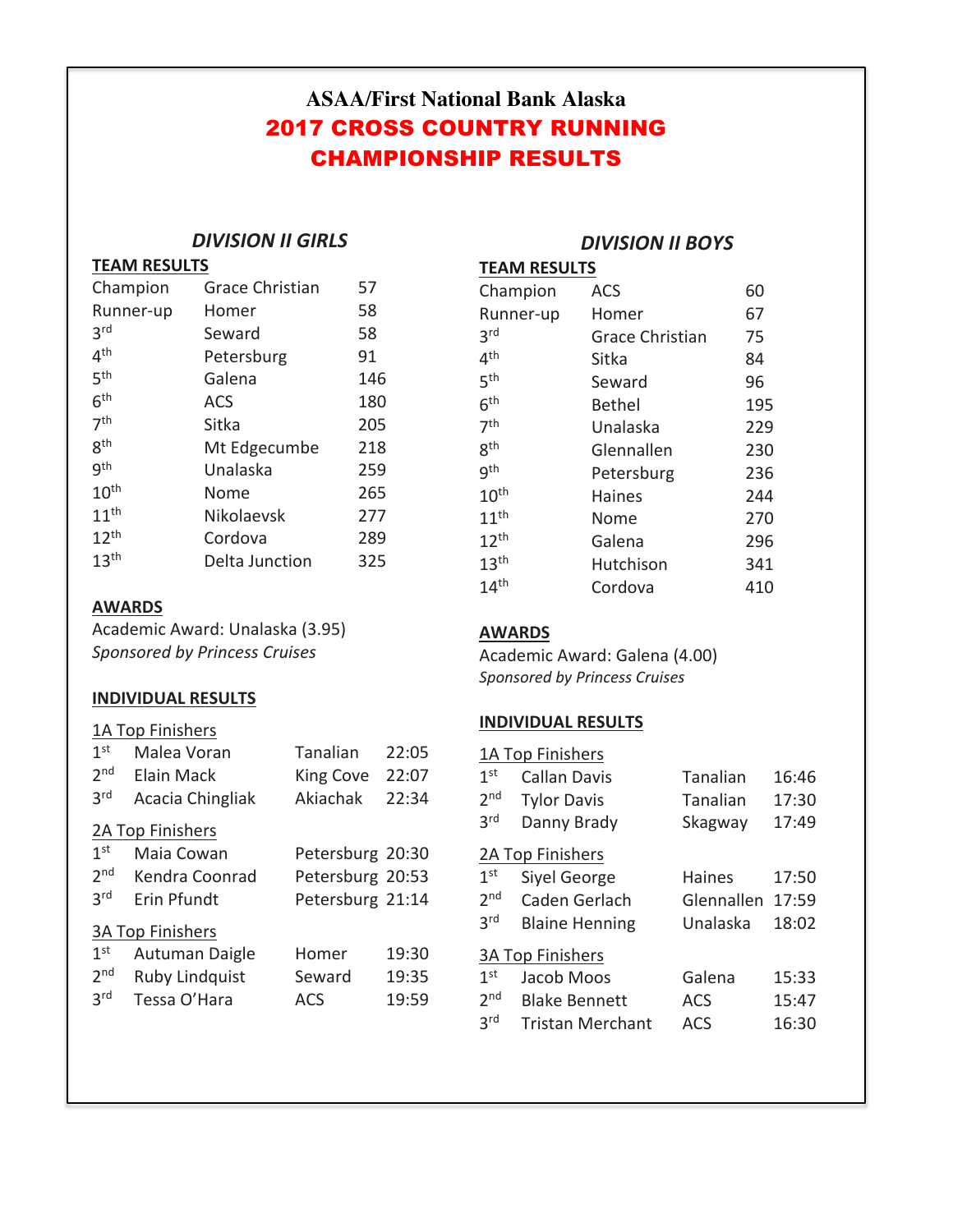# **ASAA/First National Bank Alaska** 2017 CROSS COUNTRY RUNNING CHAMPIONSHIP RESULTS

DII Girls Top Finishers

|  |  | <b>DII Boys Top Finishers</b> |
|--|--|-------------------------------|
|  |  |                               |

| 1 <sup>st</sup>  | Autuman Daigle        | Homer      | 19:30 |
|------------------|-----------------------|------------|-------|
| 2 <sub>nd</sub>  | <b>Ruby Lindquist</b> | Seward     | 19:35 |
| 3 <sup>rd</sup>  | Tessa O'Hara          | ACS        | 19:59 |
| 4 <sup>th</sup>  | <b>Brooke Miller</b>  | Homer      | 20:09 |
| 5 <sup>th</sup>  | Emma Moore            | Seward     | 20:17 |
| 6 <sup>th</sup>  | Mazzy Jackson         | Grace      | 20:20 |
| 7 <sup>th</sup>  | Lauren White          | Monroe     | 20:29 |
| gth              | Maia Cowan            | Petersburg | 20:30 |
| gth              | <b>Alex Moseley</b>   | Homer      | 20:37 |
| 10 <sup>th</sup> | Kendra Coonrad        | Petersburg | 20:53 |
| $11^{\text{th}}$ | <b>Grace Annett</b>   | Grace      | 20:59 |
| $12^{th}$        | Hana Cooney           | Seward     | 21:03 |
| 13 <sup>th</sup> | Maddy Morgan          | Grace      | 21:09 |
| 14 <sup>th</sup> | Laura Ellis           | Grace      | 21:13 |
| 15 <sup>th</sup> | Erin Pfundt           | Petersburg | 21:14 |

| 1 <sup>st</sup>  | Jacob Moos              | Galena     | 15:33 |
|------------------|-------------------------|------------|-------|
| 2 <sub>nd</sub>  | <b>Blake Bennett</b>    | <b>ACS</b> | 15:47 |
| 3 <sup>rd</sup>  | <b>Tristan Merchant</b> | <b>ACS</b> | 16:30 |
| 4 <sup>th</sup>  | Jacob Davis             | Homer      | 16:42 |
| 5 <sup>th</sup>  | Callan Davis            | Tanalian   | 16:46 |
| 6 <sup>th</sup>  | Luciano Fasulo          | Homer      | 16:46 |
| 7 <sup>th</sup>  | Luke Fritzel            | Grace      | 16:46 |
| gth              | Neil Lindquist          | Seward     | 16:55 |
| gth              | <b>Dominic Baciocco</b> | Sitka      | 17:03 |
| 10 <sup>th</sup> | <b>William Parks</b>    | <b>ACS</b> | 17:12 |
| 11 <sup>th</sup> | <b>Gabe Martin</b>      | Grace      | 17:18 |
| 12 <sup>th</sup> | Joe Pate                | Sitka      | 17:20 |
| 13 <sup>th</sup> | Skyler McIntyre         | Sitka      | 17:20 |
| 14 <sup>th</sup> | Jordan Beachy           | Homer      | 17:22 |
| 15 <sup>th</sup> | <b>Taylor Davis</b>     | Tanalian   | 17:30 |